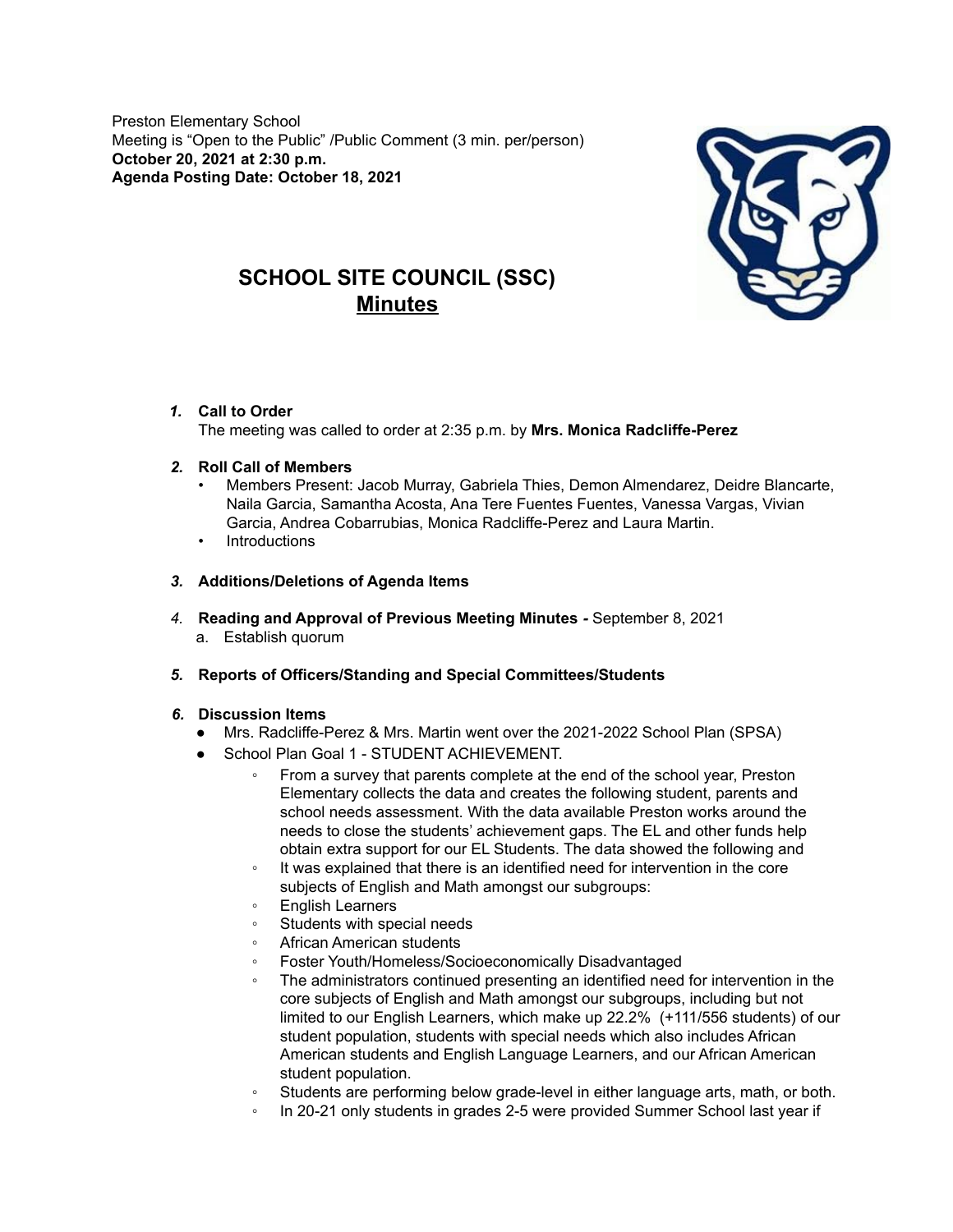they met certain criteria.

- It was mentioned that this year 21-22 Preston is providing access to interventions and additional support as needed:
- Preston Elementary has hired extra certificate personnel Reading Specialist.
- Preston is using targeted intervention strategies and programs to decrease the number of students needing interventions:
- Lexia: Accelerates the development of literacy skills for students of all abilities, helping them make that critical shift from learning to read to reading to learn.
- Moby Max: Fixes learning gaps with the power of personalized learning. MobyMax's adaptive curriculum creates an individualized education plan for each student, allowing gifted students to progress as quickly as they like while simultaneously ensuring that remedial students get the extra instruction they need.
- Other helpful resources such as: Footsteps2Brilliance: (K-3) that offers interactive eBooks, songs, and games in English or Spanish. Game-based to increase academic vocabulary, comprehension, and critical thinking skills
- SIPPS: (K-5) a program to help both new and struggling readers, for fluent, independent reading. Helps students to read silently with higher levels of comprehension.
- The funds in Goals 1-3 also, help to provide access to:
- Conferences: teacher, parent, administrator
- **Tutoring**
- **Consultants**
- Professional Development
- **Collaboration**
- Summer School
- Bilingual Instructional Assistants
- **Extra Duty**
- **Substitutes**
- Salaries (certificated & classified)
- **Benefits**
- Books and supplies
- Supplemental instructional materials, digital programs
- Other services
- Print Shop, copies, paper ink, etc.
- **Technology**
- Chromebooks, iPads, Voice amplifiers, printers, headphones, cameras, monitors, cords, etc.
- Transportation
- Arts & Sports
- Parents wanted to know: What is a PSR?
- Mrs. Radcliffe-Perez: Explained how the process of sending to the district a PSR (Purchase Service Request).
- Mrs. Radcliffe-Perez continued with School Plan Goal 2 PROFESSIONAL DEVELOPMENT
- The administrators mentioned that Preston Elementary teachers consistently are given time to collaborate using student data and measurable outcomes to identify student needs. They create plans for intervention and monitor progress to increase student achievement and improve instructional practices.
	- Preston Elementary teachers consistently are given time to collaborate using student data and measurable outcomes to identify student needs, create a plan for interventions, and monitor progress to increase achievement as supported and improve instructional practices.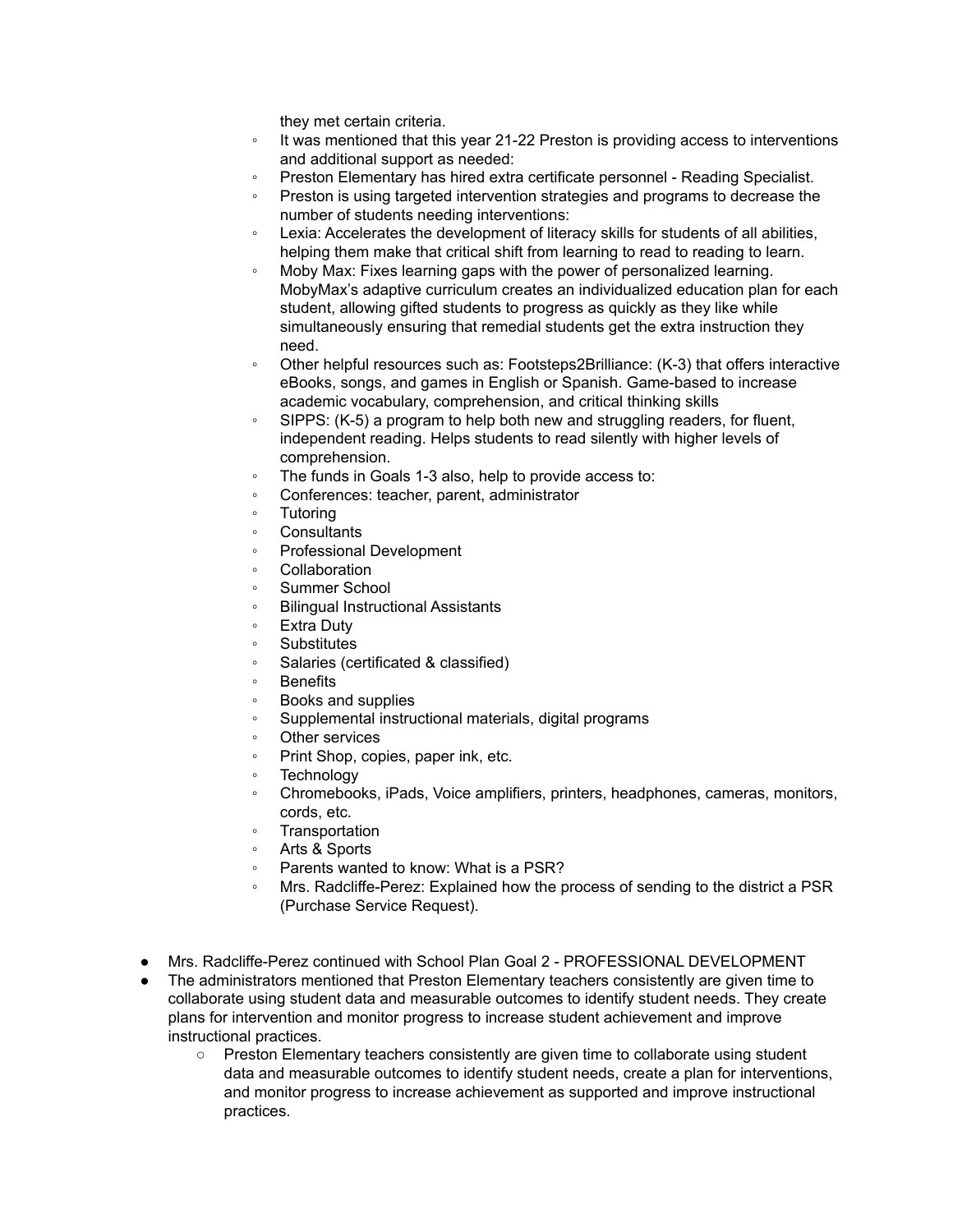- $\circ$  The funding also helps to provide access to services explained previously in Goal #1, as well as:
- PLC
- Staff meetings
- Collaboration meetings
- Data, iReady to identify students' needs
- Lesson Plans
- Targeted Instruction Design, etc.
- PBIS Bootcamp training
- Conferences
- Registration fees
- Transportation fees
- Hotel fees
- Meals
- Materials
- Supplies
- Resources
- Substitutes
- Salaries (certificated & Classified)
- Benefits
- Preston is monitoring the school environment and implementing systems of student recognition and support to reduce the referral and suspension rates, while increasing positive behaviors on campus.
- Awards & students' incentives
- Posters, signs, visitor passes
- Mrs. Radcliffe-Perez continued School Plan Goal 3 PARENT INVOLVEMENT
- The administrators explained to the audience that Preston's goal #3 is to increase parent participation in parent committees school-wide events
	- During school and
	- After school.
	- The funding also helps to provide access to services explained previously in Goal #1, as well as:
	- Light refreshments
	- Resources offices during parent events
	- Translation services
	- Activities & assemblies
	- Parent workshops CABE
	- Registration fees
	- Transportation fees
	- Hotel fees
	- Meals
	- Materials
	- Supplies
	- Resources
- Parents were pleased and had a very good understanding of Preston's 21-22 School Plan.
- Preston 21-22 School Plan (SPSA) Mrs. Thies motioned in favor to approve the School Plan, and seconded by Mr. Almendarez.
- SSC committee approved the 21-22 School Plan.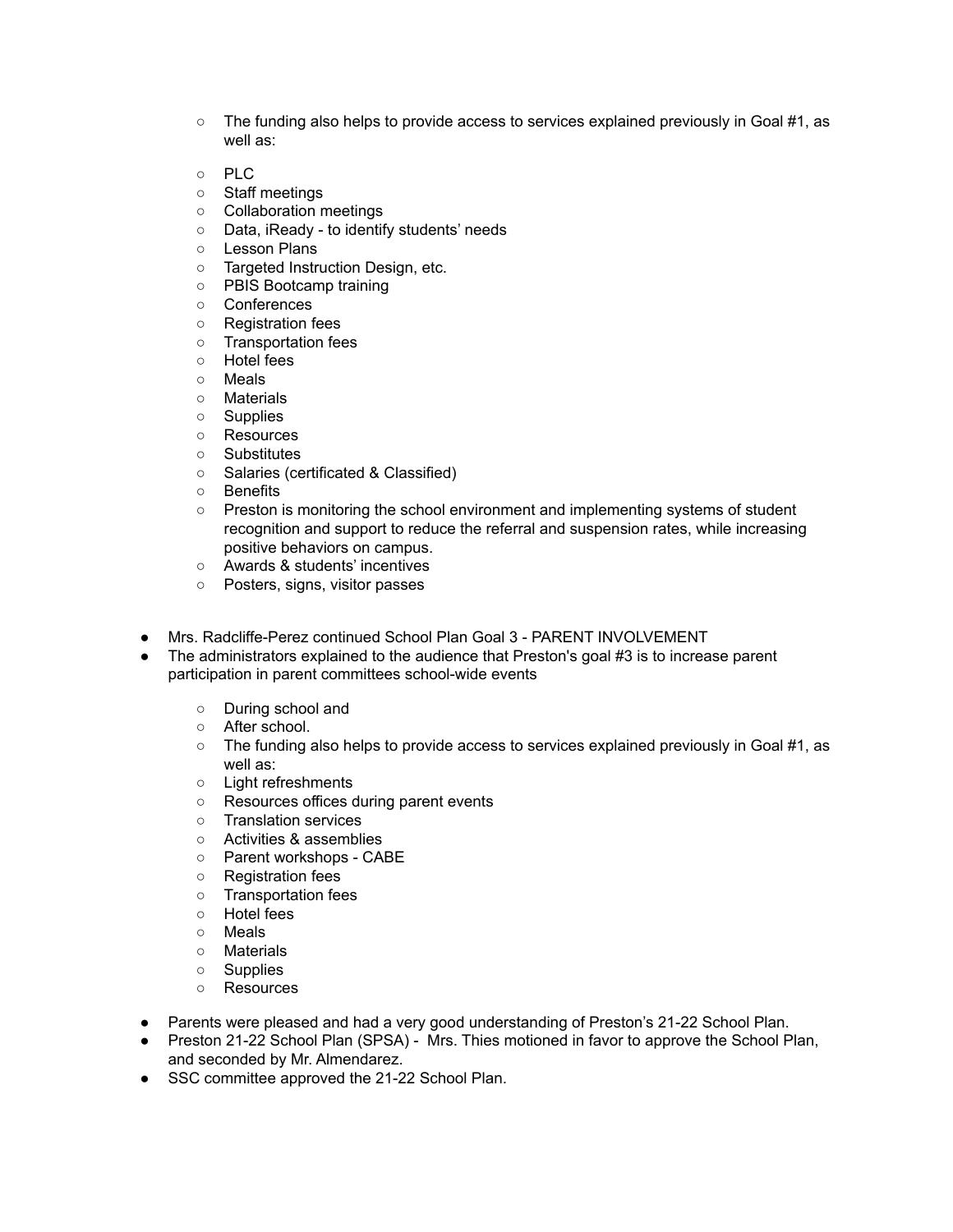# *7.* **Information Items**

- The Preston 2021-2022 Parent and Student Handbook/School-Level Policy & Parent Involvement policy were presented to the parents.
- The administrators went over the document. Parents were informed and had a good understanding of the information presented and were shown where to find online the 21-22 Handbook.
- Compact was also presented to the parents.
- The administrators went over the Compact. Parents had a very good understanding of the 21-22 Compact.
- Mr. Murray motioned in favor to approve the Preston 21-22 Compact and Mr. Almendarez seconded the approval.
- Mrs. Martin welcomed everybody again and appreciated their attendance.
- The parents received information regarding what Preston Elementary is doing regarding Positive Interventions and Support (PBIS).
- Mr. Almendarez was our guest speaker and gave a PBIS presentation.
- Review SSC Meeting dates for 2021-2022
	- o Mrs. Martin reviewed the SSC meeting dates for 2021-2022.
	- o A flyer was presented to parents, as a reminder for the next SSC meeting on Wednesday, February 9, 2021 and parents were invited.
- Review DAC meeting dates for 2020-2021
	- o Mrs. Martin showed the DAC meeting dates for 2021-2022 from the Rialto USD website.
- Review SSC meeting dates for 2021-2022
- The parents were also invited to attend the next 8:30 a.m. English Learner Advisory Committee (ELAC) meeting.
	- o Mrs. Martin reviewed the ELAC meeting dates for 2021-2022.
	- o A flyer was presented to parents, as a reminder for the next ELAC meeting on Wednesday, February 9, 2021 and parents were invited.
- Mrs. Perez & Mrs. Martin appreciated the parents' attendance and concluded the meeting.
	- *8.* **Public** Comment **(3 minutes)**

## **9. Action/Consent Items**

- Preston 21-22 School Plan (SPSA)
- Preston 21-22 Compact

### **10. Unfinished Business and General Orders**

The following SSC members will receive a one on one review of Preston 21-22 School Plan: Lucio Mar, Ana Mar, Anna Cervantes, Jeri Jorgenson-Zwibel & Rinkuben Patel.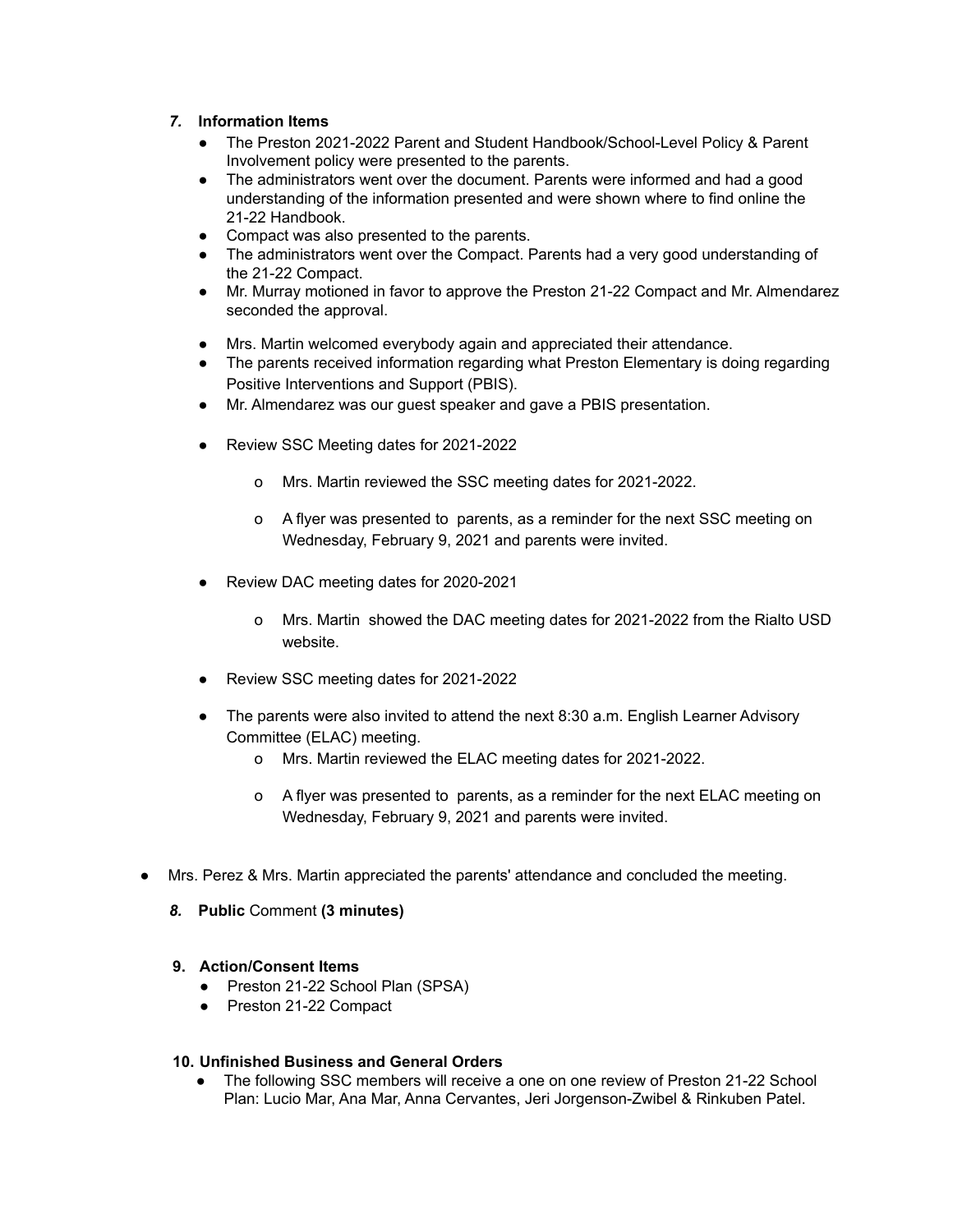- Preston's 21-22 Compact will be given to the parents at November's Teacher-Parent C
- Conference.

## **11. New Business**

#### **12. Adjournment**

**-** Mrs. Monica Radcliffe-Perez motioned to adjourn the meeting at 3:44 p.m. and seconded by Mrs. Laura Martin**.**

**Next Meeting: Wednesday, February 2, 2022, at 2:30 p.m. in Preston Elementary School Cafeteria.**

In accordance with section 54953.2 of the Government Code, individuals may make a request for disability-related modification or accommodations, including, including auxiliary aids or services, in order to participate in a public meeting. Such requests must be submitted in writing no later than 12:00 noon three business days preceding the date of the meeting. Requests should be submitted to the attention of Monica Radcliffe-Perez, Principal.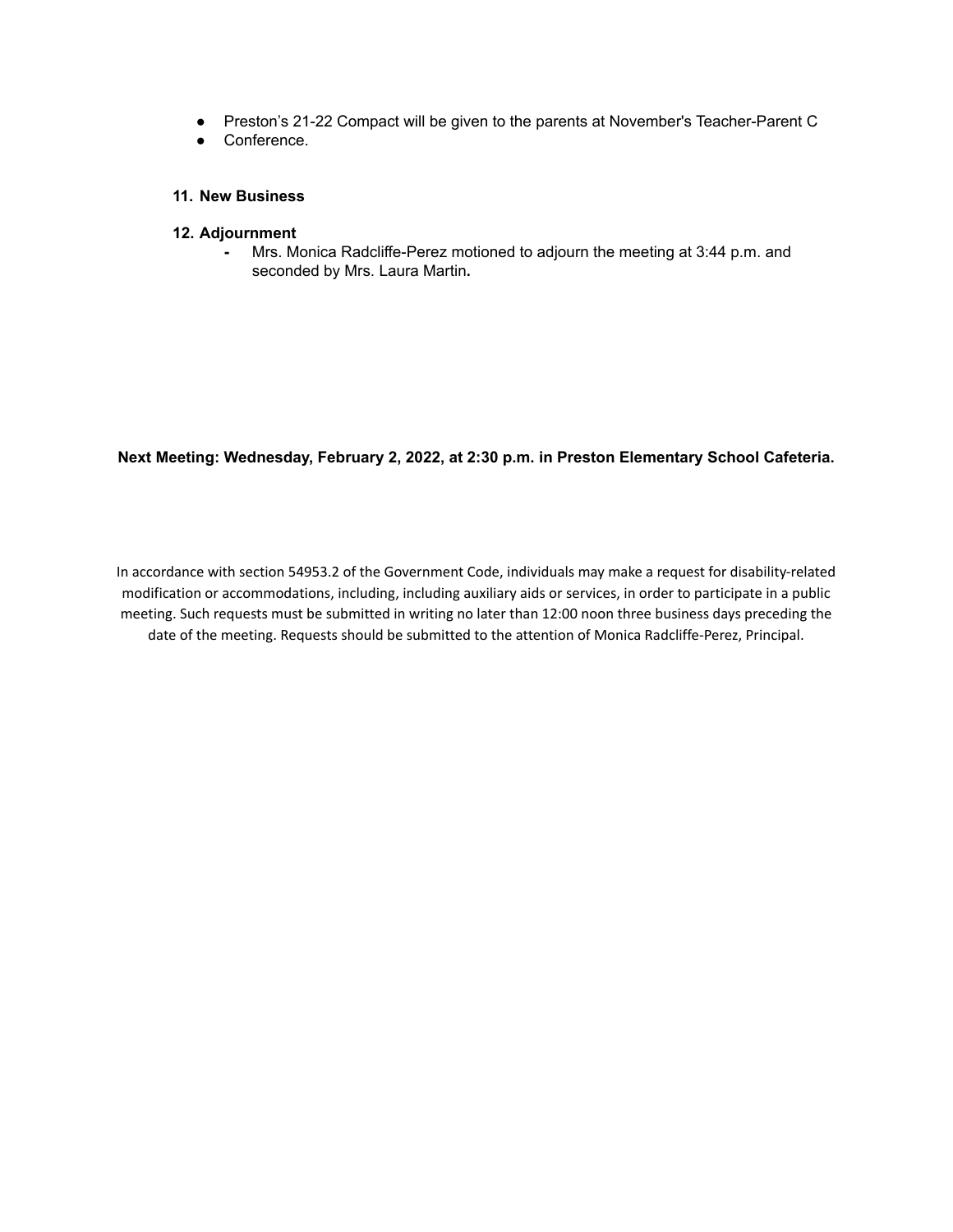Escuela Primaria Preston Esta reunión está "Abierta al Público"/Comentarios del Público (3 min. por/persona) **20 de octubre del 2021 a las 2:30 p.m. Fecha de Publicación del Orden del Día: 18 de octubre del 2021**



# **CONCÍLIO ESCOLAR (SSC) Acta**

## *1.* **Llamar al Orden**

La reunión fue llamada a la orden a las 2:35 p.m. por la **Sra. Monica Radcliffe-Perez**

- *2.* **Pasar Lista de Miembros**
	- Miembros Presentes: Jacob Murray, Gabriela Thies, Demon Almendarez, Deidre Blancarte, Naila Garcia, Samantha Acosta, Ana Tere Fuentes Fuentes, Vanessa Vargas, Vivian Garcia, Andrea Cobarrubias, Monica Radcliffe-Perez y Laura Martin.
	- Presentaciones
- *3.* **Adiciones/Eliminaciones de Temas del Orden del Día**
- *4.* **Lectura y Aprobación del Acta de la Reunión Pasada** *-* 8 de septiembre del 2021 a. Establecer un quórum
- *5.* **Informes de Oficiales/Comités Permanentes y Especiales/Estudiantes**

#### *6.* **Temas de Discusión**

- La Sra. Radcliffe-Perez y la Sra. Martin repasaron el Plan Escolar 2021-2022 (SPSA)
- Meta 1 del Plan Escolar LOGRO ESTUDIANTIL.
	- De una encuesta que los padres completan al final del año escolar, la Primaria Preston recopila los datos y crea la siguiente evaluación de las necesidades de los estudiantes, los padres y la escuela. Con los datos disponibles, Preston trabaja en torno a las necesidades de cerrar las brechas de rendimiento de los estudiantes. El EL y otros fondos ayudan a obtener apoyo adicional para nuestros estudiantes EL. Los datos mostraron lo siguiente y
	- Se explicó que existe una necesidad identificada de intervención en las materias básicas de inglés y matemáticas entre nuestros subgrupos:
	- Aprendices de Inglés
	- Estudiantes con necesidades especiales
	- Estudiantes afroamericanos
	- Jóvenes de crianza/personas sin hogar/desfavorecidos socioeconómicamente
	- Los administradores continuaron presentando una necesidad identificada de intervención en las materias básicas de inglés y matemáticas entre nuestros subgrupos, incluyendo, entre otros, nuestros Aprendices de Inglés, que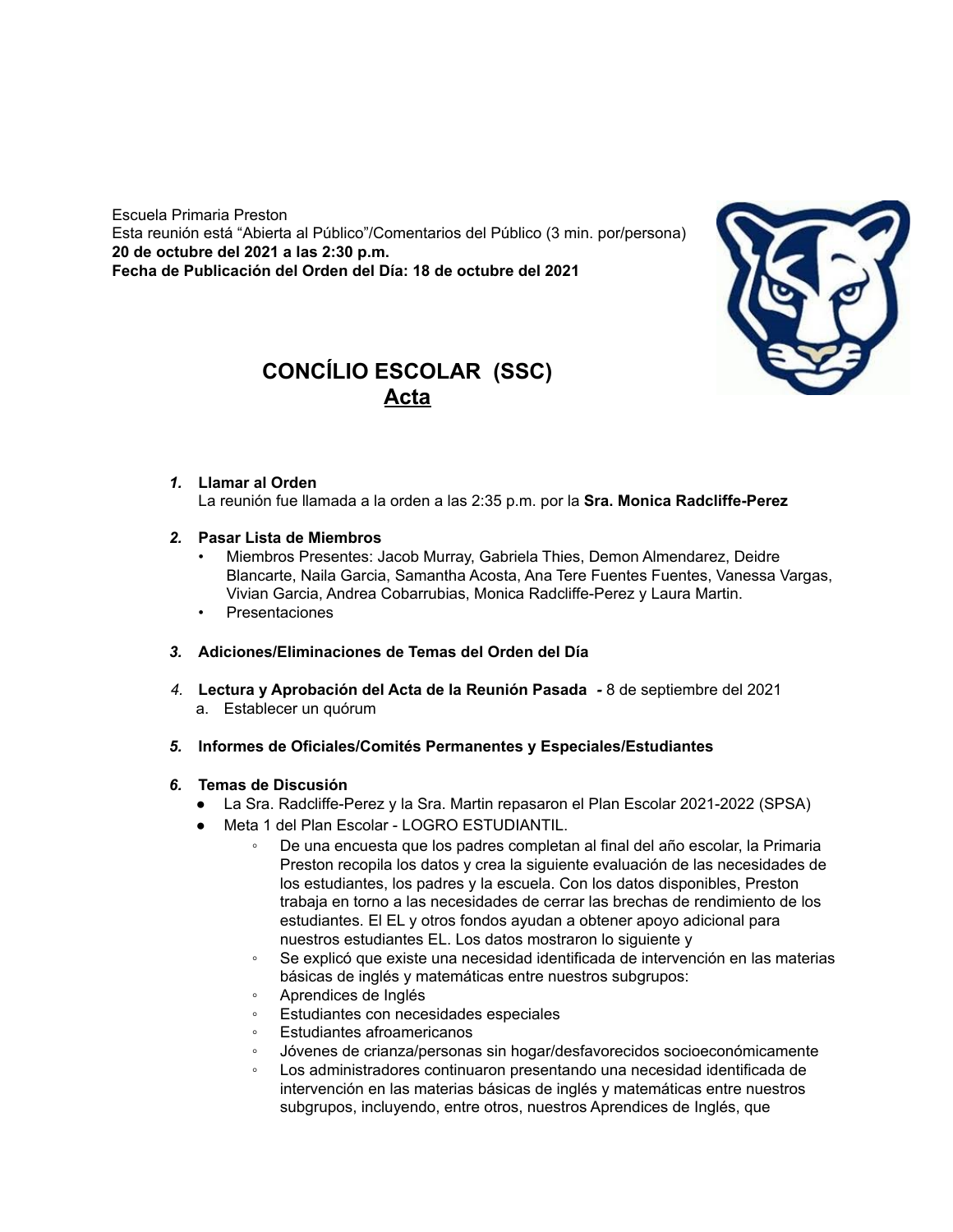constituyen el 22.2% (+111/556 estudiantes) de nuestra población estudiantil, estudiantes con necesidades especiales que también incluyen estudiantes afroamericanos y Aprendices del Idioma Inglés, y nuestra población estudiantil afroamericana.

- Los estudiantes se están desempeñando por debajo del nivel de grado en artes del lenguaje, matemáticas o ambos.
- En 20-21, solo los estudiantes de los grados 2-5 recibieron escuela de verano el año pasado si cumplían con ciertos criterios.
- Se mencionó que este año 21-22 Preston está brindando acceso a intervenciones y apoyo adicional según sea necesario:
- La Primaria Preston ha contratado personal certificado adicional Especialista en Lectura.
- Preston está utilizando estrategias y programas de intervención específicos para disminuir la cantidad de estudiantes que necesitan intervenciones:
- Lexia: Acelera el desarrollo de habilidades de alfabetización para estudiantes de todas las capacidades, ayudándolos a realizar ese cambio crítico de aprender a leer a leer para aprender.
- Moby Max: Corrige las brechas de aprendizaje con el poder del aprendizaje personalizado. El plan de estudios adaptativo de MobyMax crea un plan de educación individualizado para cada estudiante, lo que permite a los estudiantes superdotados progresar tan rápido como quieran y, al mismo tiempo, garantiza que los estudiantes con necesidad de nivelación obtengan la instrucción adicional que necesitan.
- Otros recursos útiles como: Footsteps2Brilliance: (K-3) que ofrece ebooks, canciones y juegos interactivos en inglés o español. Basado en juegos para aumentar el vocabulario académico, la comprensión y las habilidades de pensamiento crítico
- SIPPS: (K-5) un programa para ayudar tanto a los lectores nuevos como a los que tienen dificultades, para una lectura fluida e independiente. Ayuda a los estudiantes a leer en silencio con niveles más altos de comprensión.
- Los fondos de las Metas 1-3 también ayudan a proporcionar acceso a:
- Conferencias: maestro, padre, administrador
- Tutoría
- **Consultores**
- Desarrollo Profesional
- Colaboración
- Escuela de Verano
- Asistentes de Instrucción Bilingüe
- Trabajo adicional
- Sustitutos
- Salarios (certificados y clasificados)
- **Beneficios**
- Libros y útiles
- Útiles de instrucción suplementarios, programas digitales
- Otros servicios
- Imprenta, copias, papel tinta, etc.
- Tecnología
- Chromebooks, iPads, amplificadores de voz, impresoras, audífonos, cámaras, monitores, cables, etc.
- **Transporte**
- Arte y deportes
- Los padres querían saber: ¿Qué es un PSR?
- Sra. Radcliffe-Perez: Explicó cómo es el proceso de enviar al distrito un PSR (Solicitud de Servicio de Compra).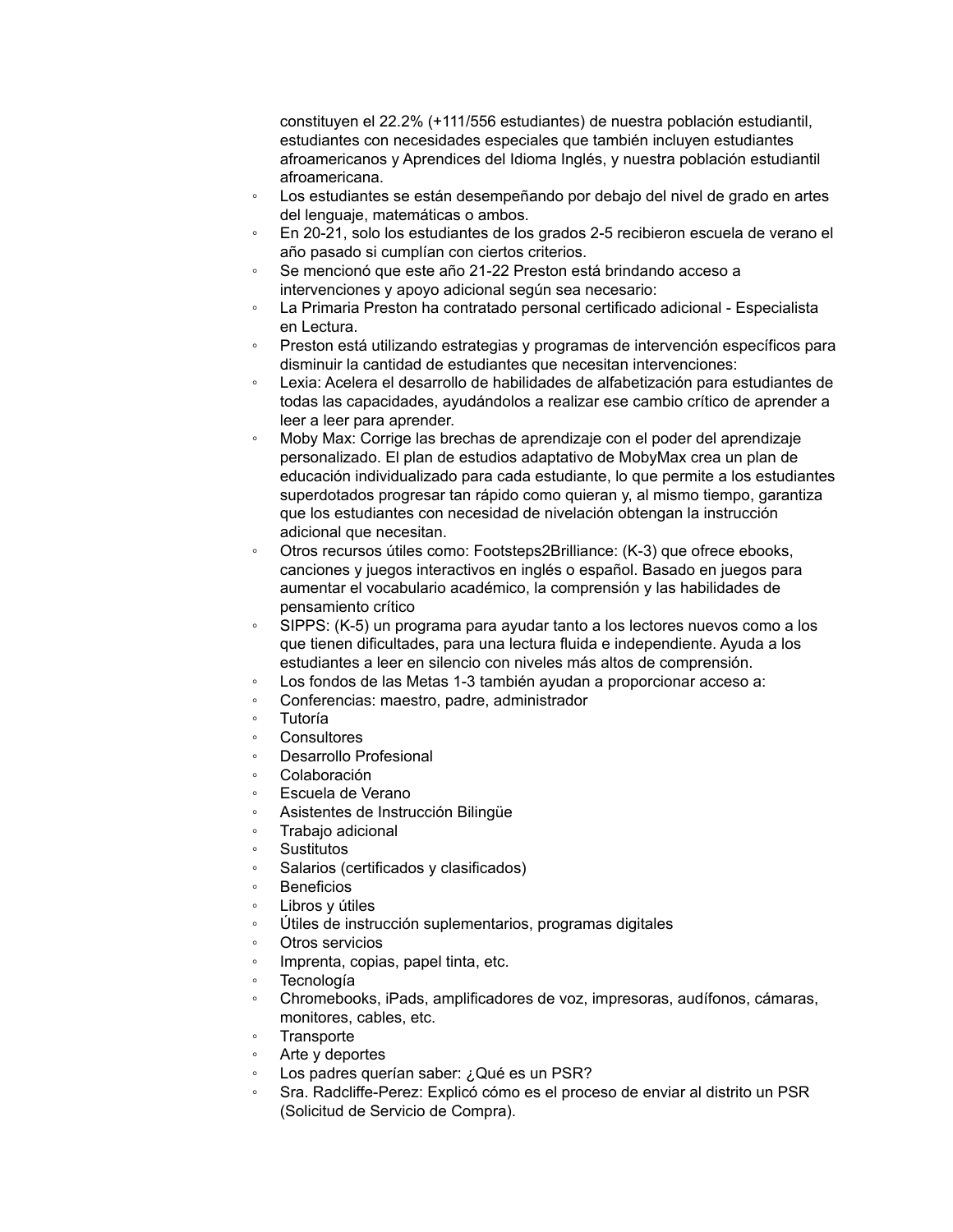- La Sra. Radcliffe-Perez continuó con la Meta 2 del Plan Escolar DESARROLLO PROFESIONAL
- Los administradores mencionaron que a los maestros de la Primaria Preston se les da constantemente tiempo para colaborar usando datos de los estudiantes y resultados medibles para identificar las necesidades de los estudiantes. Crean planes de intervención y monitorean el progreso para aumentar el rendimiento estudiantil y mejorar las prácticas de instrucción.
	- Los maestros de la primaria Preston reciben constantemente tiempo para colaborar utilizando datos de los estudiantes y resultados medibles para identificar las necesidades de los estudiantes, crear un plan de intervenciones y monitorear el progreso para aumentar el rendimiento según lo apoyado y mejorar las prácticas de instrucción.
	- Los fondos también ayudan a proporcionar acceso a los servicios explicados anteriormente en la Meta # 1, así como a:
	- PLC
	- Reuniones de personal
	- Reuniones de colaboración
	- Datos, iReady: para identificar las necesidades de los estudiantes
	- Planes de lecciones
	- Diseño de instrucción dirigida, etc.
	- Capacitación de PBIS Bootcamp
	- Conferencias
	- Cuotas de inscripción
	- Costos de transporte
	- Tarifas de hotel
	- Comidas
	- Útiles
	- Suministros
	- Recursos
	- Sustitutos
	- Salarios (certificados y clasificados)
	- Beneficios
	- Preston está monitoreando el entorno escolar e implementando sistemas de reconocimiento y apoyo de los estudiantes para reducir las tasas de derivación y suspensión, al tiempo que aumenta los comportamientos positivos en el plantel.
	- Premios e incentivos para estudiantes
	- Carteles, letreros, pases de visitantes
- La Sra. Radcliffe-Perez continuó con la Meta 3 del Plan Escolar: PARTICIPACIÓN DE LOS PADRES
- Los administradores explicaron a la audiencia que la meta #3 de Preston es aumentar la participación de los padres en los eventos de los comités de padres en toda la escuela.
	- Durante la escuela y
	- Después de la escuela
	- Los fondos también ayudan a proporcionar acceso a los servicios explicados anteriormente en la meta # 1, así como a:
	- Bocadillos ligeros
	- Oficinas de recursos durante eventos para padres
	- Servicios de traducción
	- Actividades y asambleas
	- Talleres para padres CABE
	- Cuotas de inscripción
	- Costos de transporte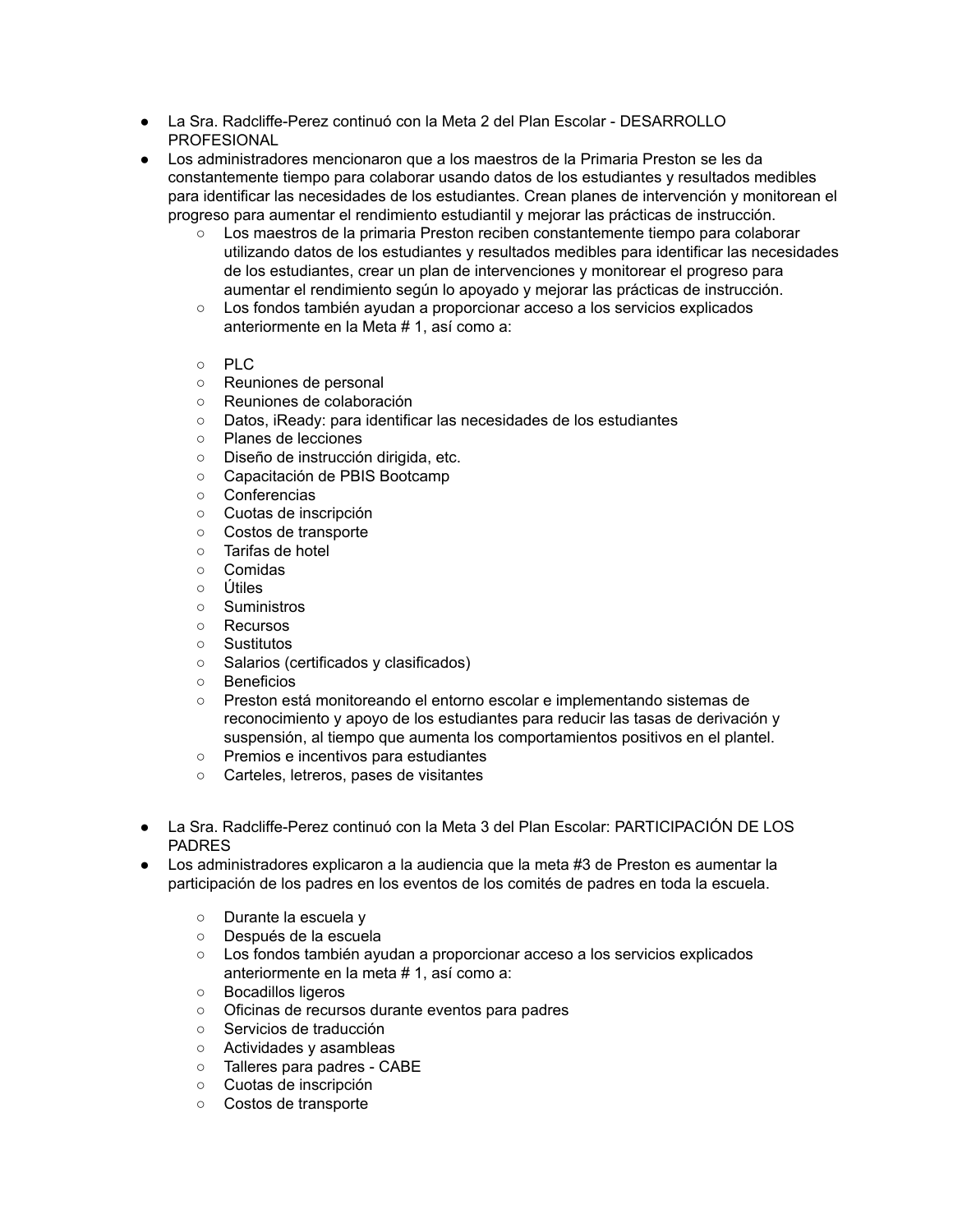- Tarifas de hotel
- Comidas
- Útilrd
- Suministros
- Recursos
- Los padres estaban complacidos y tenían una muy buena comprensión del Plan Escolar 21-22 de Preston.
- Plan Escolar Preston 21-22 (SPSA) La Sra. Thies hizo la moción a favor de aprobar el Plan Escolar y fue secundada por el Sr. Almendarez.
- El comité del SSC aprobó el Plan Escolar 21-22.

# *7.* **Temas de Información**

- La Sra. Martin les dio la bienvenida a todos nuevamente y agradeció su asistencia.
- Se presentó a los padres el Manual para padres y estudiantes de Preston 2021-2022 / Política a nivel escolar y Política de participación de los padres.
- Los administradores revisaron el documento. Los padres fueron informados y entendieron bien la información presentada y se les mostró dónde encontrar en línea el Manual 21-22.
- El Acuerdo de Preston 2021-2022 también se presentó a los padres.
- Los administradores revisaron el Acuerdo/Compact. Los padres entendieron muy bien el Acuerdo 21-22.
- El Sr. Murray hizo una moción a favor para aprobar el Acuerdo 21-22 de Preston y el Sr. Almendarez secundó la aprobación.
- Los padres recibieron información sobre lo que está haciendo la Primaria Preston con respecto a la Intervenciones y Apoyos Positivos (PBIS).
- El Sr. Almendarez fue nuestro orador invitado y dio una presentación de PBIS.
- Revisar las fechas de las reuniones del SSC para el 2021-2022
	- o La Sra. Martin revisó las fechas de las reuniones del SSC para 2021-2022.
	- o Se presentó un folleto a los padres como recordatorio para la próxima reunión del SSC el miércoles 9 de febrero del 2021 y se invitó a los padres.
- Revisar las fechas de las reuniones del DAC del 2020-2021
	- o La Sra. Martin mostró las fechas de las reuniones del DAC para el 2021-2022 desde el sitio web de Rialto USD.
- Revisar las fechas de las reuniones del SSC para el 2021-2022
- Los padres también fueron invitados a asistir a la próxima reunión del Comité Consultivo de Aprendices de Inglés (ELAC) a las 8:30 a.m.
	- o La Sra. Martin revisó las fechas de las reuniones de ELAC para 2021-2022.
	- o Se presentó un folleto a los padres como recordatorio para la próxima reunión de ELAC el miércoles 9 de febrero de 2021 y se invitó a los padres.